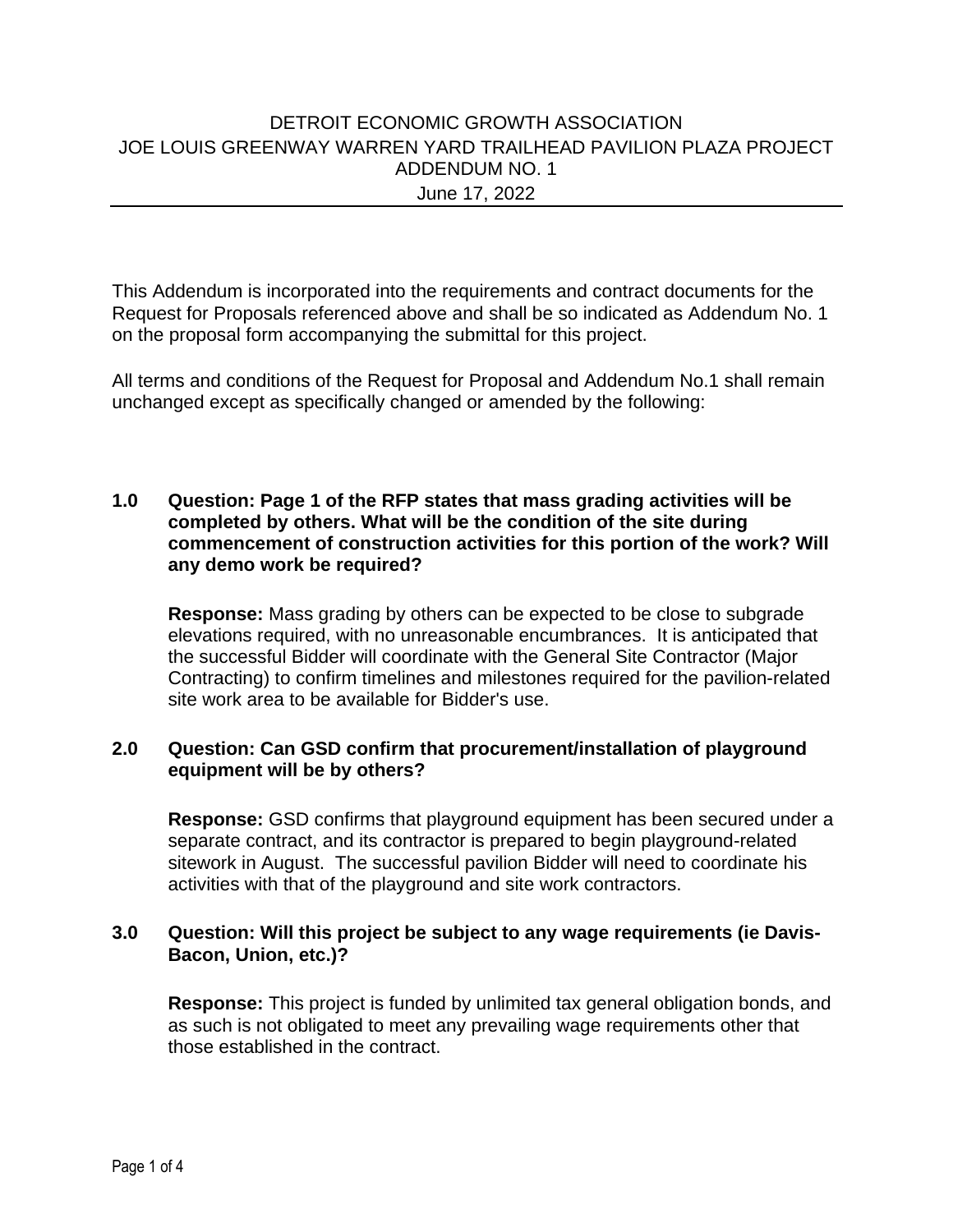## **4.0 Question: When is the expected completion time for this project?**

**Response:** The expected completion time for the Pavilion Plaza to be completed is next spring (2023)

## **5.0 Question: Please confirm who is responsible for material testing? (soils, concrete, steel, etc.)**

**Response:** Contractor needs to be responsible for conducting testing and furnishing testing results.

#### **6.0 Question: Who is responsible for the building permit? Is this expected to be covered in the \$4,000 allowance?**

**Response:** The Building permit is being secured by the City, paid for through the allowance, and collected by the Contractor.

## **7.0 Question: Do we need temporary fencing around the perimeter of the site? If so, please let us know what type of temporary fencing is required. Is paneled fence acceptable?**

**. General Note 7 on C100 called for controlled access to the site. Is this basically referring to temporary fencing? Or do we need security?**

**Response:** Temporary fencing is Contractor's option, to secure his project site and materials if so desired. General Contractor has no obligation to provide security for pavilion site. Controlled access path to the site will come from McDonald across the Greenway parcel. If a gate is required, that's where the drive path will be.

## **8.0 Question: Can you provide a rough idea as to when this project will be awarded after bid submission?**

**Response:** Project will be awarded at DEGA's convenience post-bid, probably in the month of July.

## **9.0 Question: With regards to the (2) allowances provided for the permit and furniture, do those allowances include GC Markup on it or is that to be included as part of base bid?**

**Response:** The two allowances do NOT include markup.

## **10.0 Question: Please clarify what is the "Sub Consultant" on bid form?**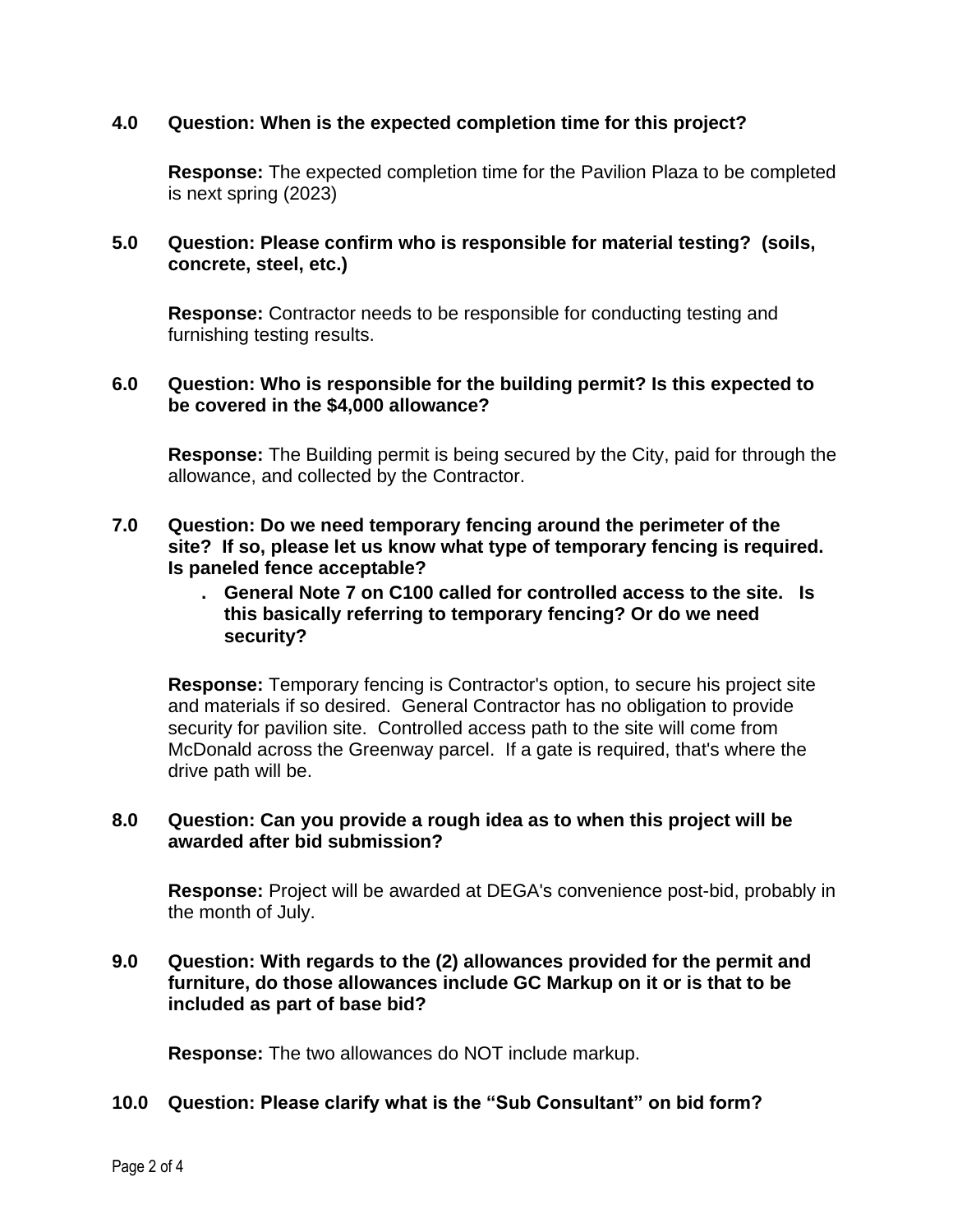- **a. Is the bid form asking for major subs and their proposal amount?**
- **b. Is it possible to submit the names of the subcontractors if we are called in for a scope review?**

**Response:** Bidders will be asked for a listing of subcontractors. The bid form does not ask for subcontractor's pricing. If subcontractor's work is not covered by bid form pricing, the Bidder commits to furnishing those services at a 5% pass-through.

## **11.0 Question: There is no spec provided for the picnic tables/benches. Is this provided/installed by the owner? If it's by GC, please provide a spec on them.**

**Response:** The City intends that "City-standard" furnishings be installed at the pavilion, with a \$20,000 allowance. The City will provide additional detail for the Bidder to furnish and install the furnishings.

## **12.0 Question: Who is responsible for the playground equipment? Is this under a separate bid package? If it's by GC, please provide a spec.**

**Response:** The playground is excluded from this project's scope.

## **13.0 Question: Please clarify the extent of Major Contracting's scope of work versus what we're doing for the civil scope. Are they clearing/grubbing? Are they excavating for foundations?**

**Response:** Major Contracting responsible for mass grading of the pavilion site in advance of this Bidder's work. Larger underground utilities (servicing the great circle area) are also the responsibility of Major Contracting, with project-specific connections to said utilities being the responsibility of the Bidder.

# **14.0 Question: With the tight time frame, can the project due date be extended?**

**Response:** The DEGA has extended the bid date for this project. Bids are due by Friday, July 1 at 3PM EST.

**15.0 Pre-Bid Meeting Sign In Sheet –** A copy of the Pre-Bid meeting sign in sheet can be found below.